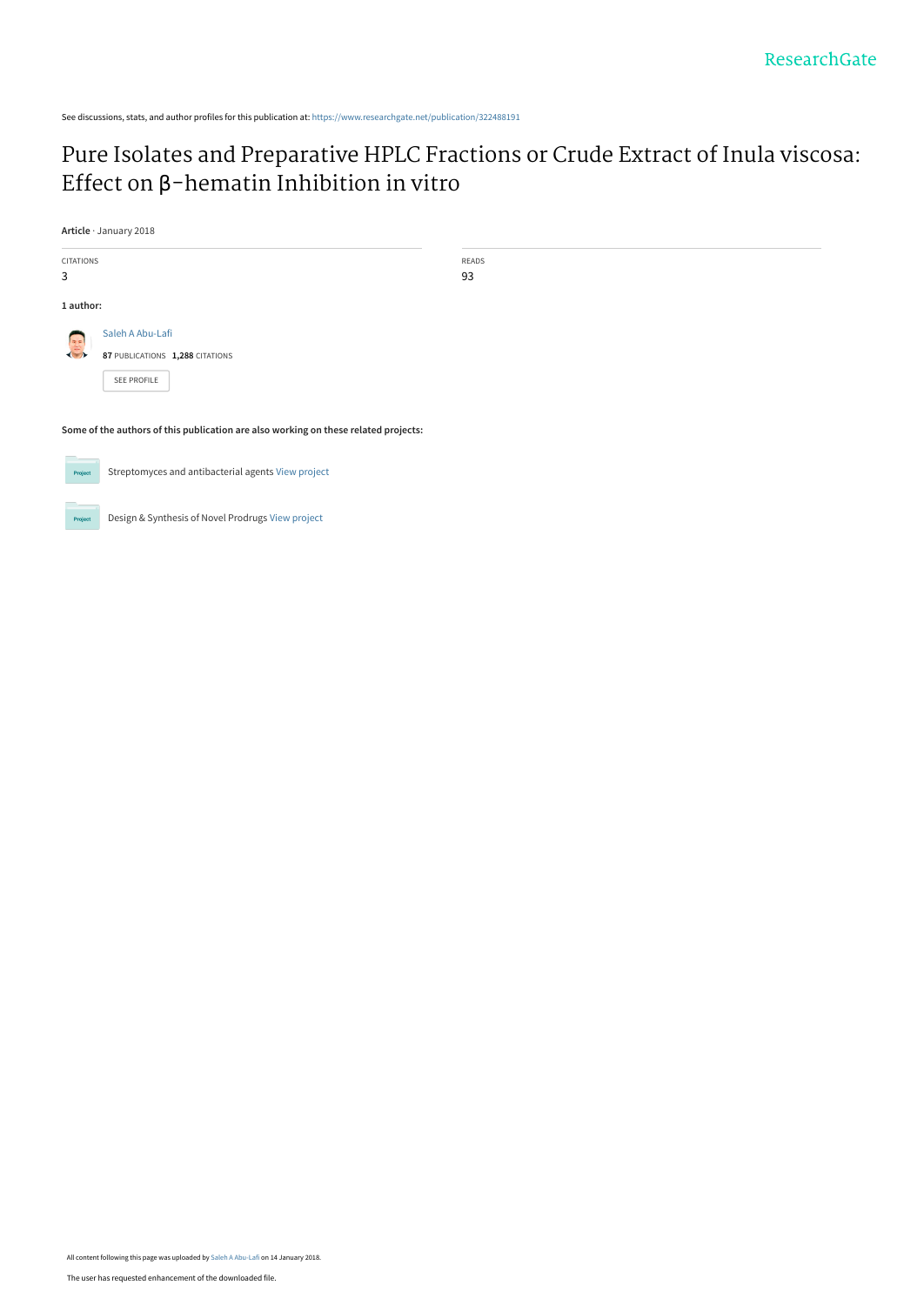

# **Pure Isolates and Preparative HPLC Fractions or Crude Extract of** *Inula viscosa***: Effect on β-hematin Inhibition** *in vitro*

#### **Abstract**

The antimalarial activity of wild *Inula viscosa* (*I. viscosa*) plant leaves was investigated. The efficacy of the whole crude extract versus preparative HPLC fractions versus pure isolates were compared by measuring their effect on β-hematin inhibition *in-vitro*. The preparative HPLC experiments consisted of reversed phase preparative column  $(22.2 \text{mm} \times 250 \text{mm}, 10 \mu \text{m})$  and linear gradient of water, acetonitrile as the mobile phase. Injection volume was 1000μl and the wavelengths range were from 200-450 nm using photodiode array detector (PDA). While fractions (IV, V and VI) showed antimalarial potential in comparison to chloroquine positive control, the rest of the fractions did not show any significant inhibition to the β-hematin formation. The antimalarial results showed that whole crude exact of the plant works better than the preparative fractions or the pure isolates presumably due to synergistic effect. The chemical identity of some of the pure isolates was explored using UHPLC-ESi-MS. Moreover, *I. viscosa* extract powder stayed stable over several years, while many other products such as *Artemisia annua* extract or Artemisin Combined Therapy (ACT) drugs rapidly lost their efficiency under tropical storage conditions.

**Keywords:** Inula viscose; Malaria; Hemozoin; β-hematin; Preparative HPLC; LC-MS

**Research Article**

Volume 6 Issue 1 - 2018

### Saleh Abu-Lafi<sup>1</sup>, Mutaz Akkawi<sup>2\*</sup>, Qassem Abu-Remeleh<sup>2</sup>, Suhair Jaber<sup>2</sup>, Mutaz Qutob<sup>3</sup> and Pierre Lutgen<sup>4</sup>

 *Faculty of Pharmacy, Al-Quds University, Palestine Department of Life Sciences, Al-Quds University, Palestine Department of Earth and Environmental Sciences, Al-Quds University, Palestine IFBV-BELHERB, Luxembourg*

**\*Corresponding author:** Mutaz Akkawi, Department of Life Sciences, College of Science and Technology, Al-Quds University, Abu-Dies, Palestine, Tel: +972(0)526435785; Email: akkawi74@gmail.com

**Received:** November 16, 2017 **| Published:** January 04, 2018

# **Introduction**

Malaria is still one of the largest medical threats to humans worldwide. Despite the global efforts to control it, many areas around the world remain malaria endemic, mainly confined to poor tropics and subtropics with huge global economic burdens [1]. In 2015, the World Health Organization (WHO) estimated about half of the world population is at risk of this disease, malaria deaths are so frequent that statistically speaking every two minutes a child dies from it [2]. Malaria parasites (Plasmodium) are introduced into human hosts by feeding female anopheles mosquitoes. There are five species that infect humans worldwide of these, Plasmodium falciparum is the deadliest [3]. During the asexual part of the parasite life cycle (intra-erythrocytic stage), the Plasmodium feeds on the hemoglobin of the hosts RBC's [4]. This stage is responsible for the clinical symptoms of the disease and the end product of this consumption is the liberation of highly activated Ferriprotoporphyrin (IX) that can kill the parasites through cellular oxidative stress [5-6]. Unfortunately, the parasite has a solution to this problem by dimerizing this ferric heme into an insoluble more stable form called hemozoin or malaria pigment [7-9]. Purified hemozoin was found to be identical to the synthetic analogue, β-hematin, an insoluble form of ferric protoporphyrin IX (FP) [10], produced in the presence of acetic acid [11,12] which can be used as tool to test new potential antimalarials [13,14]. Due to indiscriminate use of drugs, an alarming increase in drug resistance emerges [15], which has become a global concern. Consequently, researchers are increasingly turning their attention

to folk medicine and exploring natural resources for new bioactive compounds, looking for new leads to develop better drugs [16]. According to the WHO, about 80% of the world's population relies on traditional medicine [17].

In recent years, resistance to artemisinin, the core compound in WHO recommended combination treatments for malaria [18] has been detected in south East Asia [19], necessitating the urge for finding a new drug against this dreadful disease. *Inula* is a large genus containing about 120 species that belongs to the family Asteraceae. *I. viscosa,* also known as *Dittrichia viscosa* [20] is a predominant Mediterranean herbaceous perennial plant that is traditionally used in Palestinian folk medicine with a large number of medical applications [21,22] such as a diuretic, antifungal [23] topical anti-inflammatory and hemostatic activity [24]. Several other studies have shown antimicrobial activity [25], antioxidant [26], and anti-inflammatory [27], and hepatoprotective activities [28]. *I. viscosa* contains a large number of pharmacologically active compounds. Previous studies isolated and identified various chemical compounds in *Inula* species including flavonoids [29,30], terpenes [31], sesquiterpenoids [32-33] and sesquiterpene Lactones; [34]. We have investigated the traditional Palestinian *I. viscosa* plant crude extract in the past and found it to exhibit potential anti-malarial activity *in vitro*  [35]. The current work however, focuses on the preparative HPLC fractionation of the alcoholic extract of *I. viscosa* and their *in vitro* effect on β-hematin inhibition as a parameter to antimalarial activity. Moreover, the full scan UHPLC-ESi-MS was conducted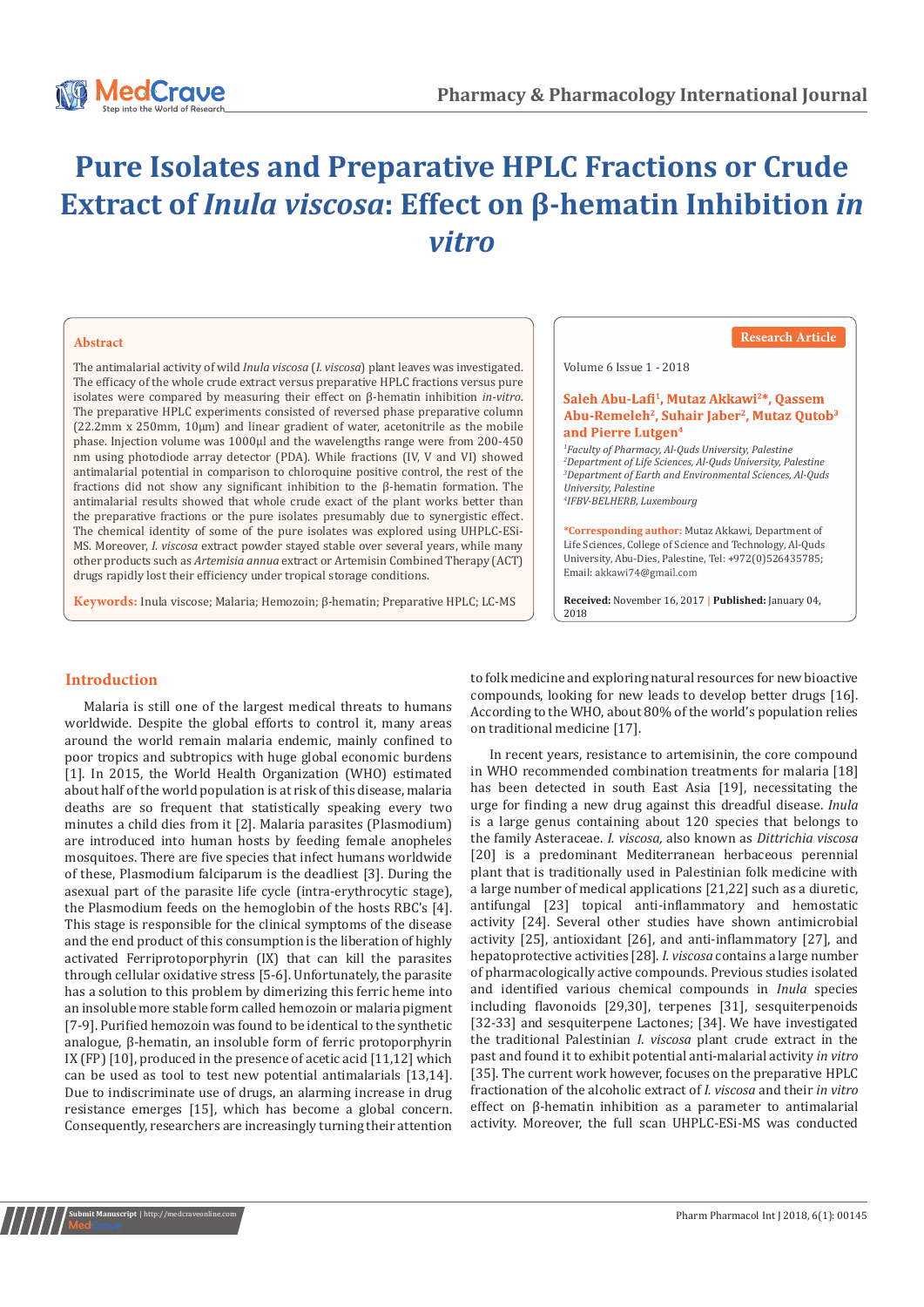to reveal the structure of some isolated compounds probably responsible for the antimalarial activities.

# **Materials and Methods**

Dimethyl sulfoxide (DMSO) of 99.5% purity, chloroquine diphosphate salt, sodium acetate of 99% purity and hemin chloride were procured from Sigma-Aldrich, Israel. Glacial acetic acid was purchased from Fluka. Ethanol (EtOH) solvents were purchased from Merck (Germany). Fresh wild leaves of Palestinian *I. viscosa*  were collected towards the end of October 2015 from different areas around Jerusalem far from agricultural lands. Samples were air dried in the shade for 10 days. Grinded and kept in a fridge.

# **Preparation of plant extract**

The crude extract was obtained by macerating (1:10) wt/vol of dried plant leaves in 35% ethanol, left for 24 hours at room temperature, then filtered using MN 615.Ø110 mm filter paper. The resultant extract was evaporated using (IKA WEREK RV06- ML) rotary evaporator at 70°C under reduced pressure. Then, it was lyophilized using Labconco freeze drier (USA), until constant weight was achieved. The final dried extract was stored in amber bottle and kept in the fridge until fractionated by preparative HPLC.

# *In vitro* **semi-quantitative test for screening of antimalarial activity**

As per the protocol described by Deharo *et al*. [36], a mixture containing 50μl of 0.5mg/ml haemin chloride (freshly dissolved in DMSO), 100μl of 0.5 M sodium acetate buffer (pH 4.4) and 50μl of the tested anti-malarial drug solution or control, was incubated in a normal non-sterile 96-well flat bottom plate at 37ºC for 18- 24 hours. It is imperative that the solutions are being added to the plate in this order. The plate was then centrifuged for 10 minutes at 4000 rpm. The supernatant was removed and the pH of reaction was measured. The final pH of the mixture should be between 5.0 and 5.2. The wells were washed with 200μl DMSO per well to remove free haemin chloride. The plate was centrifuged again, discharging the supernatant afterwards. The β-hematin remaining was then dissolved in 200μl of 0.1 M NaOH to form alkaline hematin that could be measured spectrophotometrically. Finally, the absorbance was determined at 405nm using an ELISA reader (Stat Fax-2100). Ultrapure water was used as negative control, whereas chloroquine dissolved in ultrapure water was used as positive control.

# **Chromatographic Analysis**

# **Analytical HPLC, preparative HPLC and UHPLC-MS instrumentations**

Analytical samples were analyzed using HPLC of Waters Alliance (e2695 separations module), which is equipped with 2998 Photo diode Array (PDA). Data acquisition and control were carried out using Empower 3 chromatography data software (Waters, Germany). The Preparative High Pressure Liquid Chromatography (Prep-HPLC) system consisted of 3535 quaternary gradient module equipped with 996 PDA detectors.

The UHPLC was performed under reverse phase conditions using a TSQ Quantum Access MAX (Thermo Scientific, San Jose, CA, USA) which includes a Dionex Pump with a degasser module, an Accela PDA detector and an Accela Autosampler. The chromatographic separations were performed on a Kinetex™ column (C8, 2.6µm particle size, 100 Å pore size, 100 x 2.1mm) from Phenomenex, USA. A UHPLC Security Guard cartridge (C8, for 2.1mm ID column) was from Phenomenex, USA. The injection volume was 10μL; the oven temperature was maintained at 35°C.

# **Chromatographic conditions**

Crude *I. viscosa* from 35% ethanol was run on reversed phase ODS column of Waters (XBridge, 4.6 ID x 150mm, 5μm) with a guard column of XBridge ODS (20mm x 4.6mm ID, 5μm). The mobile phase consisted of a binary solvent mixture of 0.5% acetic acid solution (A) and acetonitrile (B) in linear gradient mode. A 100% of solvent A was initially used and then descended to 70% A in 40 minutes, then to 40% A in 20 minutes, finally to 10% A in 2 minutes and remained there for 6 minutes and then back to the initial conditions in 2 minutes. The HPLC system was equilibrated for 5 minutes with the initial acidic water mobile phase (100% A) before injecting the next sample. All the samples were filtered with a 0.45μm PTFE filter. The PDA wavelengths range was from 210-500 nm. The flow rate was 1 ml/min. Injection volume was 10μl and the column temperature was at room temperature. The preparative HPLC experiments were run on ODS column (Agilent PrepHT C18, 22.2 x 250 mm, 10μm). The gradient program started from 95% water, 5% acetonitrile to 100 % acetonitrile in 17 minutes and back to the starting mobile phase composition in 4 minutes. The flow rate was 12 ml/minutes, the injection volume was 1000μl, the column temperature was set at room temperature and the PDA wavelengths ranged from 200-450nm. The UHPLC-ESi-MS chromatographic separation was achieved using a linear gradient program at a constant flow rate of 0.4 mL/min over a total run time of 70 min. The mobile phase gradient program was the same as the HPLC except for the use of 0.1% formic acid instead of acetic acid. Samples were detected by a TSQ Quantum Access Max mass spectrometer in positive and negative ion mode using Electron Spray ionization (ESi) and full scan acquisition. Air was produced (SF 2 FF compressor, Atlas Copco, Belgium). Purified nitrogen was used as source and exhaust gases.

#### *I. viscosa* **preparative sample preparation**

700 mg of crude Palestinian *I. viscosa* was dissolved in 15 ml ethanol with 5 drops of acetic acid, and then the solution was directly filtered through PTFE 0.45μm membrane. One ml (46.6 mg) of the clear solution was directly injected to the preparative HPLC column and nine fractions were collected. Fractions collected time were as follows: I (4-6.5), II (9.3-11.2), III (11.2- 13.7), IV (13.7-19), V (20.5-23), VI (23-23.8), VII (23.8-24.5), VIII (24.5-25.5), IX (25.5-26) minutes.

#### **Results and Discussion**

It is known from previous literature that the chemical constituents from the genus *Inula* contains more than 117 different compounds including volatile, semi-volatile and non-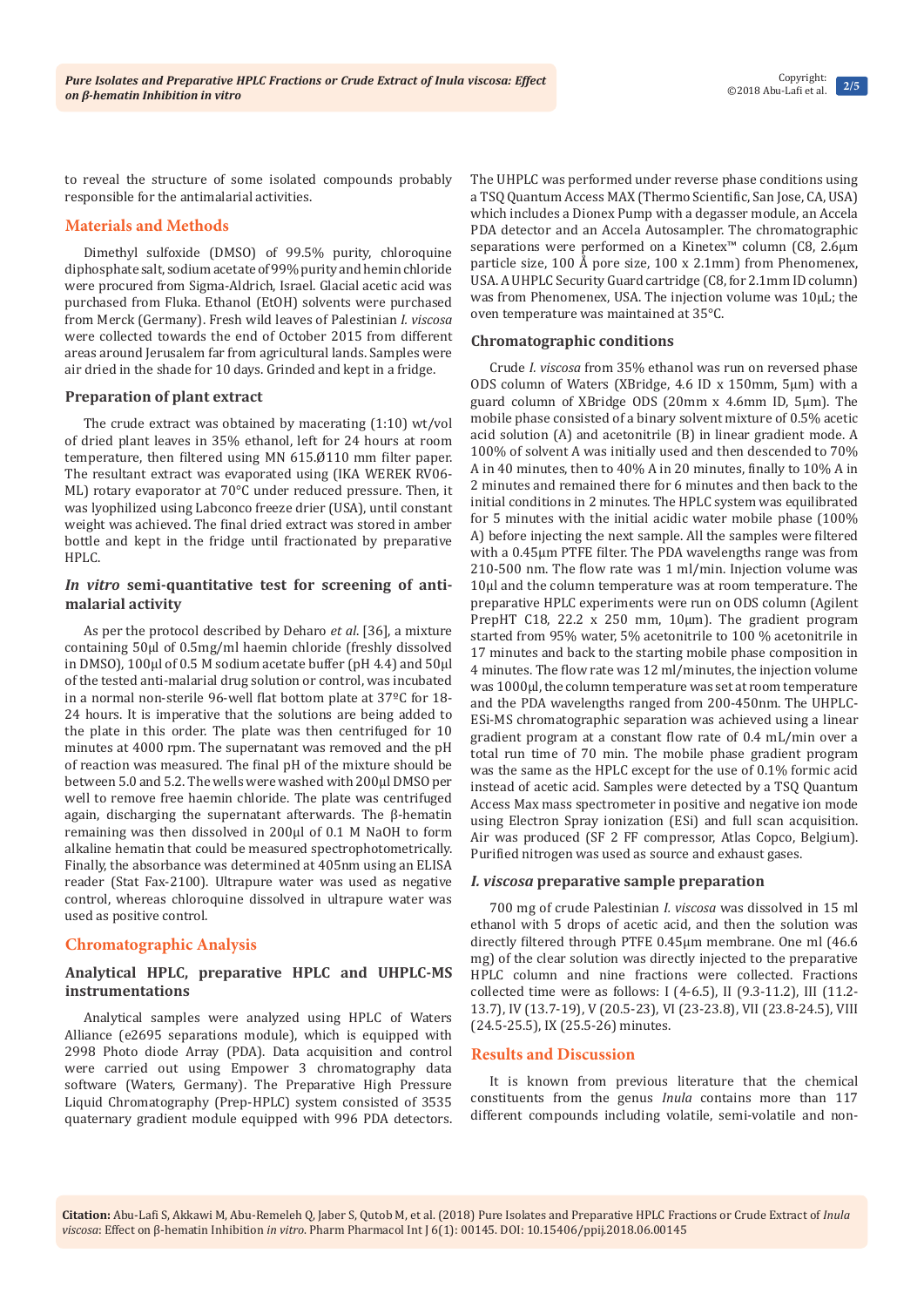volatiles polar compounds [28]. This includes broad range of monoterpenes, sesquiterpenes, diterpenes, flavonoids, and glycolipid. Depending on the nature of the extracting solvent used, one can roughly predict the nature of the isolated compounds. In the current effort, 35% ethanol was utilized as a macerating agent at room temperate to extract out the polar non-volatiles phenolic compounds. The gentle extraction method used was to deliberately avoid the degradation of any thermo labile active compounds and to imitate as much as we can the traditional use of natural products simple extractions to cure malaria. We have previously investigated the crude raw material powder from 35% ethanol extract of *I. viscosa* and measured it's *in vitro* inhibitory effect on β-hematin formation. The crude alcoholic extract of *I. viscosa* has the capability to impede the formation of β-hematin *in-vitro*; with an efficiency of about 93% when compared to the standard chloroquine which gave 94% at comparable concentrations [35]. However, pure isolates or preparative HPLC fractions have never been explored yet. Surprisingly, *I. viscosa*  crude ethanolic extract was found to be quite stable when left at room temperature for about four years by maintaining its *in vitro*  efficiency (Figure 1). As in Figure 1, the absorption at 405nm of the same whole crude exact almost stayed the same over a period of more than three years. This is a very important finding because in comparison to the *Artemisia annua* extract, we noticed that the latter lost its antimalarial activity within few days [37]. Stability problems are known to exist for some isolated pure molecules such as artesunate and amodiaquine as well [38] especially under tropical climate hot and humid weather. This addresses a major concern in alternative therapy: in Southern countries the whole plant extract is usually used rather than isolated pure individual compounds and in the Western therapy isolated pure isolates are used exclusively. The stability of *I. viscosa* extracts may have another impact. The food industry is desperate for plant extracts which could have a stabilizing and anti-oxidant effect on their produces.



**Figure 1:** Column diagram representing the effect of time on the efficacy of potential anti-malarial drug 35% ethanol extract of *I. viscosa* leaves compared to the control water and positive controls chloroquine (CQ) 0.1 mg/mL, 2-mercaptopyrimidine (2-mp) 1mg/ mL; showing the absorption values of dissolved β-hematin (alkaline hematin) at 405 nm using ELISA reader; according to E. Deharo semi-quantitative method; each result represents the average of 24 individual experiments.

The typical analytical HPLC-PDA chromatogram of the crude extract of *I. viscosa* (5mg/ml, 10μl injection) at 320 nm is shown in Figure 2. The preparative chromatograms of the 700mg crude extract (1000μl injection) at 320nm are shown in Figure 3. The analytical and the preparative chromatograms showed peaks that share the same maximum of UV-Vis wavelengths at 324-328 nm and with a shoulder at 290-295nm. This observation indicates that the separated compounds share the same main functional groups, i.e., chromophores that are most likely belong to the flavonoids family. It is clearly seen that the major doublet peak in the preparative HPLC fraction (IV) that eluted at 16 minutes is the same peaks eluted at 27.1-27.6 minutes using the analytical mode. While preparative fraction III corresponds to the peak eluted at 14 minutes. Three fractions (IV, V and VI) out of nine (I-IX) from the 35% ethanolic extracts of *I. viscosa* leaves were shown to possess *in vitro* effect on β-hematin inhibition. It is worthwhile mentioning that the fractions VI-VIII are representing isolated pure compounds (Figure 3). Absorption results obtained at 405 nm were compared to positive controls of chloroquine (CQ) and amodiaquine (AD), at 0.1 mg/ml each, and negative controls of ultrapure  $H_2O$  and DMSO. According to the semiquantitative method performed, the absorption is inversely proportional to fraction efficiency and to β-hematin content (Figure 4). Fraction IV that comprises two major compounds emerged together at retention interval of 13.7-19 minutes (Figure 3) showed an absorption value of 0.221 at a concentration of 0.3 mg/ml. The less active fraction V that eluted between 20.5-23 minutes showed an absorption value of 0.648. Fraction VI which is a pure individual compound eluted at 23-23.8 minutes (Figure 3) showed moderate activity (absorption of 0.338) in comparison to the positive controls (Figure 4). Although fractions VII and VIII are presumably pure isolates, nonetheless, they are inactive.



**Figure 2:** Typical HPLC-PDA chromatogram of all the peaks present in crude 35% ethanol extract of *I. viscosa* at 320 nm and their overlaid UV-Vis spectra between 210-500 nm.

In poor countries drinking herbal tea extract is affordable and cheap in comparison to pure drugs offered by western therapy. Although the whole crude extract contains individual antimalarial compounds or fractions at a much lower dose, the antimalarial activity is superior due to synergistic interaction between compounds present in the *I. viscosa* extract. Recent LC-PDA-ESI-MSMS investigation has characterized the presumed antioxidants and antifungal phenolic compounds in methanolic *I. viscosa* extract in the negative ESi mode [39]. The phenolic profile generated was dominated by hydroxycinnamic acid, flavonols and flavanones derivatives. The most prominent components were mono- and dicaffeoylquinic acids [39]. In order to explore the structural features of the phenolic compounds from the 35% ethanolic extract, a full scanned UHPLC-PDA-ESi-MS using the negative and positive electro spray ionization modes was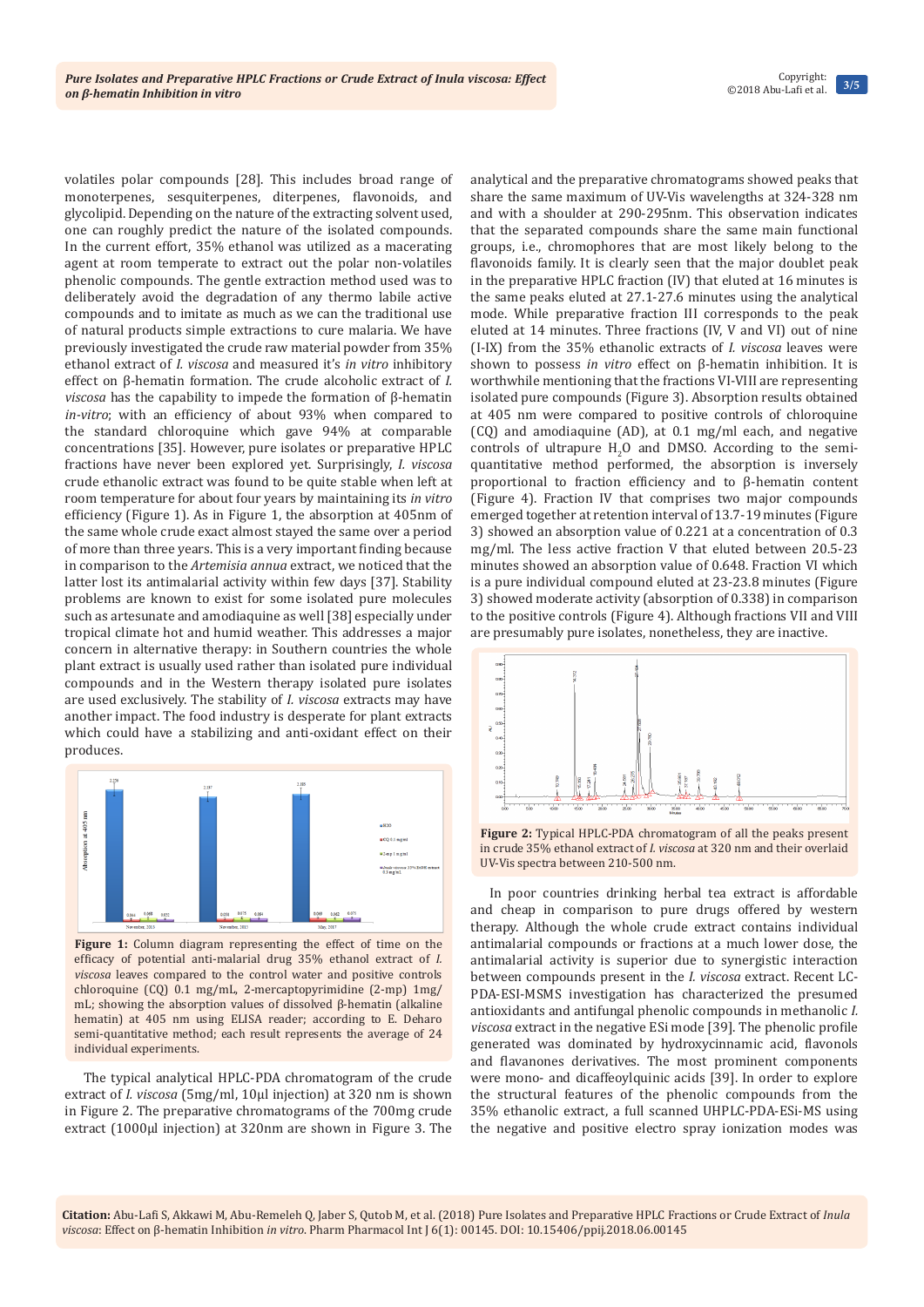examined. Figure 5 showed the UHPLC chromatogram of the major components at 320 nm. As seen in Figure 5, the major peaks at 10.97, 27.38, 28.42 and 31.05 minutes are very similar to the major peak profiles of the analytical HPLC at 14.31, 27.16, 27.60 and 29.78 respectively (Figure 2). The major peak eluted at 10.97 minutes (in fraction III) gave a deprotonated pseudomolecular ion [M-H]- at m/z of 407.17 Da with a base fragment ion at 375.27 Da. Other major peaks appeared at retention of 16.5 minutes showed molecular ion [M-H]- at m/z of 515.45 Da and a fragment at 353.28 Da presumably signifying to the caffeoylquinic acid (chlorogenic acid) skeleton which has a molecular weight of 354 Da (Figure 5). Other adjacent peaks at a retention time of 27.5 and 28.5 minutes showed a deprotonated peak molecular ion [M-H]- at 515.45 Da and 405.31 Da and the same chlorogenic acid backbone base peak at 353.30 Da. The deprotonated 515.45 Da ion may indicate the presence of more than one caffeoyl group attached to different quinic acid OH groups. The same observation was seen in Mahmoudi et al. [39]. Both 27.5 and 28.5 minutes peaks were eluted in fraction IV of the preparative HPLC fraction (Figure 3). The peak at 31 minutes exhibited the same deprotonated molecular ion at m/z 515.45 and 353.33 base peak indicative of another geometrical isomer of dicaffeoylquinic acid. It is evident that all the major peaks showed a fragment at m/z of 353.30 Da which indicates that the isomeric flavonoids are a shared caffeoylquinic acid compound, which is the ester of caffeic acid and (-)-quinic acid, is known for its antioxidant activity [40]. Fraction VI that eluted at 23-23.8 minutes using preparative HPLC presumably is indicative of the presence of sakuranetin compound since it showed a protonated molecular ion [M+H]<sup>+</sup> at m/z of 284.20 Da and a deprotonated molecular ion [M-H]- at m/z of 286.20 Da.



**Figure 3:** Typical preparative HPLC-PDA chromatogram of crude 35% ethanol extract of *I. viscosa*. 1 ml was injected at flow rate of 12ml/min at 320 nm using inch reversed phase column. Fractions collected time were as follows: I(4-6.5), II (9.3-11.2), III (11.2-13.7), IV (13.7-19), V (20.5-23), VI (23-23.8), VII (23.8-24.5), VIII (24.5-25.5), IX (25.5-26) minutes.

#### **Conclusion**

The emergence of resistant strains of *Plasmodium falciparum*  to common antimalarial drugs, ranging from chloroquine to artemisinin combined therapy has been recognized. Development and search of novel and effective antimalarial agents to overcome chloroquine resistance have become an indispensable issue.



**Figure 4:** Column diagram representing the efficiency of nine fractions obtained from preparative HPLC separation of 35% ethanol extract *I. viscosa* leaf, dissolved in water-DMSO at concentration of 0.3mg/ml. The results are compared to negative and positive controls, showing the absorption values of dissolved β-hematin (alkaline hematin) at 405 nm using ELISA reader. Each result represents an average of 16 individual experiments.



**Figure 5**: UHPLC-PDA-ESi-MS chromatogram of the *I. viscosa* 35% ethanol extract.

As unfold from the results of this study, three fractions (IV, V and VI) out of nine from the 35% ethanolic extracts of *I. viscosa* leaves were shown to possess *in vitro* effect on β-hematin inhibition in comparison to the positive controls. The crude whole extract versus the preparative HPLC fractions that includes pure compounds (VI, VII, VIII) were tested and the crude extract was found to be superior on β-hematin inhibition. This observation demonstrates that raw extracts sometimes exceed the efficacy of either the preparative fractions or isolated pure compounds due to synergistic effect.

#### **Acknowledgement**

None.

#### **Conflict of Interest**

None.

#### **References**

- 1. [Sachs J, Malaney P \(2002\) The economic and social burden of](https://www.ncbi.nlm.nih.gov/pubmed/11832956)  [malaria. Nature 415\(6872\): 680-685.](https://www.ncbi.nlm.nih.gov/pubmed/11832956)
- 2. [World Health Organization \(2015\) World Malaria Report.](http://www.who.int/malaria/publications/world-malaria-report-2015/report/en/)  [Switzerland, pp. 1-280.](http://www.who.int/malaria/publications/world-malaria-report-2015/report/en/)
- 3. [Rathore D \(2006\) Strategies for Malaria Control. VBI Scientific](https://s3.amazonaws.com/academia.edu.documents/30611020/annual_report_2005-2006_science.pdf?AWSAccessKeyId=AKIAIWOWYYGZ2Y53UL3A&Expires=1514970608&Signature=mc%2BzmIQHVf%2BLtHLmDJiL62JzNNs%3D&response-content-disposition=inline%3B%20filename%3DSoftware_mo)  [Annual Report, USA, p. 49-53.](https://s3.amazonaws.com/academia.edu.documents/30611020/annual_report_2005-2006_science.pdf?AWSAccessKeyId=AKIAIWOWYYGZ2Y53UL3A&Expires=1514970608&Signature=mc%2BzmIQHVf%2BLtHLmDJiL62JzNNs%3D&response-content-disposition=inline%3B%20filename%3DSoftware_mo)
- 4. [Francis SE, Sullivan DJ, Goldberg DE \(1997\) Haemoglobin](https://www.ncbi.nlm.nih.gov/pubmed/9343345)